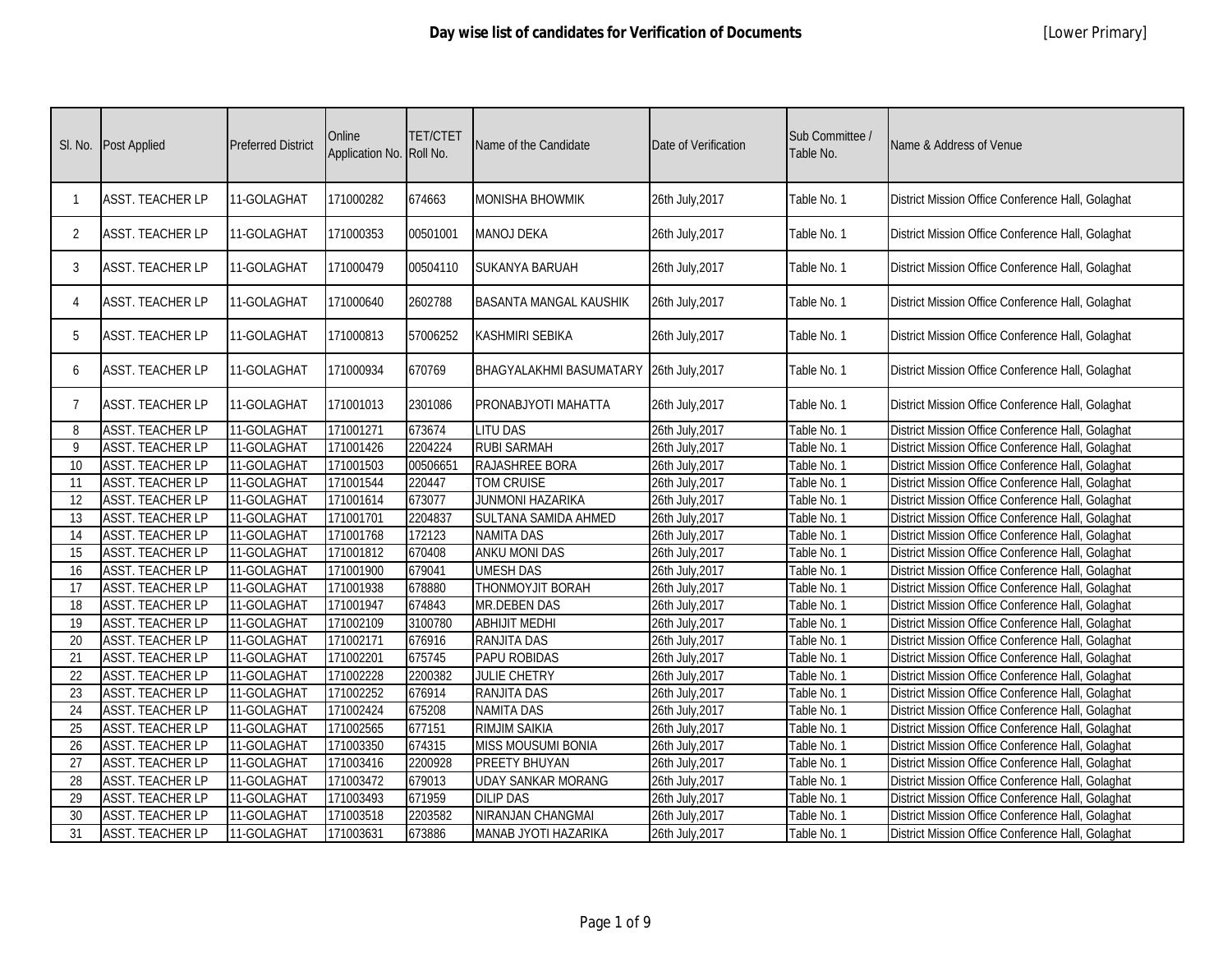| SI. No. | <b>Post Applied</b>     | Preferred District | Online<br>Application No. Roll No. | TET/CTET | Name of the Candidate   | Date of Verification | Sub Committee /<br>Table No. | Name & Address of Venue                           |
|---------|-------------------------|--------------------|------------------------------------|----------|-------------------------|----------------------|------------------------------|---------------------------------------------------|
| 32      | <b>ASST. TEACHER LP</b> | 11-GOLAGHAT        | 171003640                          | 674852   | JOWAHARLAL BOSUMATARY   | 26th July, 2017      | Table No. 1                  | District Mission Office Conference Hall, Golaghat |
| 33      | <b>ASST. TEACHER LP</b> | 11-GOLAGHAT        | 171003658                          | 673074   | <b>JUNMONI DAS</b>      | 26th July, 2017      | Table No.                    | District Mission Office Conference Hall, Golaghat |
| 34      | <b>ASST. TEACHER LP</b> | 11-GOLAGHAT        | 171003719                          | 647593   | JYOTIPRASAD DAS         | 26th July, 2017      | Table No.                    | District Mission Office Conference Hall, Golaghat |
| 35      | <b>ASST. TEACHER LP</b> | 11-GOLAGHAT        | 171003857                          | 671220   | <b>BISHWAJYOTI MECH</b> | 26th July, 2017      | Table No.                    | District Mission Office Conference Hall, Golaghat |
| 36      | <b>ASST. TEACHER LP</b> | 11-GOLAGHAT        | 171003962                          | 675967   | <b>POMPI BORA</b>       | 26th July, 2017      | Table No. 1                  | District Mission Office Conference Hall, Golaghat |
| 37      | <b>ASST. TEACHER LP</b> | 11-GOLAGHAT        | 171004085                          | 674989   | <b>NITUMONI PEGU</b>    | 26th July, 2017      | Table No. 1                  | District Mission Office Conference Hall, Golaghat |
| 38      | <b>ASST. TEACHER LP</b> | 11-GOLAGHAT        | 171004164                          | 673117   | <b>JURI DAS</b>         | 26th July, 2017      | Table No.                    | District Mission Office Conference Hall, Golaghat |
| 39      | <b>ASST. TEACHER LP</b> | 11-GOLAGHAT        | 171004261                          | 2400245  | <b>SARADA TIMSINA</b>   | 26th July, 2017      | Table No. 1                  | District Mission Office Conference Hall, Golaghat |
| 40      | <b>ASST. TEACHER LP</b> | 11-GOLAGHAT        | 171004406                          | 640366   | <b>AMAL MALAKAR</b>     | 26th July, 2017      | Table No. 1                  | District Mission Office Conference Hall, Golaghat |
| 41      | <b>ASST. TEACHER LP</b> | 11-GOLAGHAT        | 171004641                          | 678920   | <b>TRALUKYA DAS</b>     | 26th July, 2017      | Table No. 1                  | District Mission Office Conference Hall, Golaghat |
| 42      | <b>ASST. TEACHER LP</b> | 11-GOLAGHAT        | 171004723                          | 671355   | <b>BONTI BOROO</b>      | 26th July, 2017      | Table No.                    | District Mission Office Conference Hall, Golaghat |
| 43      | <b>ASST. TEACHER LP</b> | 11-GOLAGHAT        | 171004781                          | 671904   | <b>DIBYAJYOTI DAS</b>   | 26th July, 2017      | Table No. 1                  | District Mission Office Conference Hall, Golaghat |
| 44      | <b>ASST. TEACHER LP</b> | 11-GOLAGHAT        | 171004876                          | 677610   | <b>SAMIRAN DAS</b>      | 26th July, 2017      | Table No.                    | District Mission Office Conference Hall, Golaghat |
| 45      | <b>ASST. TEACHER LP</b> | 11-GOLAGHAT        | 171004880                          | 670282   | <b>ANANTA DAS</b>       | 26th July, 2017      | Table No. 1                  | District Mission Office Conference Hall, Golaghat |
| 46      | <b>ASST. TEACHER LP</b> | 11-GOLAGHAT        | 171005077                          | 676780   | <b>RAJU DAS</b>         | 26th July, 2017      | Table No. 1                  | District Mission Office Conference Hall, Golaghat |
| 47      | <b>ASST. TEACHER LP</b> | 11-GOLAGHAT        | 171005156                          | 673302   | <b>KAMAL DAS</b>        | 26th July, 2017      | Table No.                    | District Mission Office Conference Hall, Golaghat |
| 48      | <b>ASST. TEACHER LP</b> | 11-GOLAGHAT        | 171005180                          | 00601754 | <b>GEETIMONI BORA</b>   | 26th July, 2017      | Table No. 1                  | District Mission Office Conference Hall, Golaghat |
| 49      | <b>ASST. TEACHER LP</b> | 11-GOLAGHAT        | 171005313                          | 677645   | SANGITA DAS             | 26th July, 2017      | Table No. 1                  | District Mission Office Conference Hall, Golaghat |
| 50      | <b>ASST. TEACHER LP</b> | 11-GOLAGHAT        | 171005379                          | 675789   | PARINITA KACHARI        | 26th July, 2017      | Table No. 1                  | District Mission Office Conference Hall, Golaghat |
| 51      | <b>ASST. TEACHER LP</b> | 11-GOLAGHAT        | 171005524                          | 2201859  | <b>BORNALI BORA</b>     | 26th July, 2017      | Table No. 1                  | District Mission Office Conference Hall, Golaghat |
| 52      | <b>ASST. TEACHER LP</b> | 11-GOLAGHAT        | 171005595                          | 672354   | <b>GITASHREE BORA</b>   | 26th July, 2017      | Table No. 1                  | District Mission Office Conference Hall, Golaghat |
| 53      | <b>ASST. TEACHER LP</b> | 11-GOLAGHAT        | 171005642                          | 674805   | <b>MOUSUMI DAS</b>      | 26th July, 2017      | Table No. 1                  | District Mission Office Conference Hall, Golaghat |
| 54      | <b>ASST. TEACHER LP</b> | 11-GOLAGHAT        | 171005723                          | 00502123 | <b>DILIP SUBEDI</b>     | 26th July, 2017      | Table No.                    | District Mission Office Conference Hall, Golaghat |
| 55      | <b>ASST. TEACHER LP</b> | 11-GOLAGHAT        | 171006010                          | 677766   | <b>SASANKA DAS</b>      | 26th July, 2017      | Table No. 1                  | District Mission Office Conference Hall, Golaghat |
| 56      | <b>ASST. TEACHER LP</b> | 11-GOLAGHAT        | 171006108                          | 23510069 | <b>SOURAV ALI</b>       | 26th July, 2017      | Table No. 1                  | District Mission Office Conference Hall, Golaghat |
| 57      | <b>ASST. TEACHER LP</b> | 11-GOLAGHAT        | 171006123                          | 67766    | <b>SASANKA DAS</b>      | 26th July, 2017      | Table No. 1                  | District Mission Office Conference Hall, Golaghat |
| 58      | <b>ASST. TEACHER LP</b> | 11-GOLAGHAT        | 171006171                          | 2300249  | PALLABI BORUAH          | 26th July, 2017      | Table No. 1                  | District Mission Office Conference Hall, Golaghat |
| 59      | <b>ASST. TEACHER LP</b> | 11-GOLAGHAT        | 171006233                          | 677766   | <b>SASANKA DAS</b>      | 26th July, 2017      | Table No. 1                  | District Mission Office Conference Hall, Golaghat |
| 60      | <b>ASST. TEACHER LP</b> | 11-GOLAGHAT        | 171006450                          | 2600204  | <b>BHAYLINA PHUKON</b>  | 26th July, 2017      | Table No. 1                  | District Mission Office Conference Hall, Golaghat |
| 61      | <b>ASST. TEACHER LP</b> | 11-GOLAGHAT        | 171006465                          | 691669   | NISHA JYOTI BANIA       | 26th July, 2017      | Table No. 1                  | District Mission Office Conference Hall, Golaghat |
| 62      | <b>ASST. TEACHER LP</b> | 11-GOLAGHAT        | 171006505                          | 670888   | <b>BHUPEN DAS</b>       | 26th July, 2017      | Table No. 1                  | District Mission Office Conference Hall, Golaghat |
| 63      | <b>ASST. TEACHER LP</b> | 11-GOLAGHAT        | 171006590                          | 137121   | <b>JHIMBALI SAIKIA</b>  | 26th July, 2017      | Table No. 1                  | District Mission Office Conference Hall, Golaghat |
| 64      | <b>ASST. TEACHER LP</b> | 11-GOLAGHAT        | 171006623                          | 673215   | <b>JYOTSHNA BONIA</b>   | 26th July, 2017      | Table No. 1                  | District Mission Office Conference Hall, Golaghat |
| 65      | <b>ASST. TEACHER LP</b> | 11-GOLAGHAT        | 171006744                          | 676509   | PUNAM HAZARIKA          | 26th July, 2017      | Table No. 1                  | District Mission Office Conference Hall, Golaghat |
| 66      | <b>ASST. TEACHER LP</b> | 11-GOLAGHAT        | 171006837                          | 659776   | <b>UPASANA HAZARIKA</b> | 26th July, 2017      | Table No. 1                  | District Mission Office Conference Hall, Golaghat |
| 67      | <b>ASST. TEACHER LP</b> | 11-GOLAGHAT        | 171006866                          | 677898   | <b>SIMA DAS</b>         | 26th July, 2017      | Table No. 1                  | District Mission Office Conference Hall, Golaghat |
| 68      | <b>ASST. TEACHER LP</b> | 11-GOLAGHAT        | 171006894                          | 677452   | <b>RUNUMI DAS</b>       | 26th July, 2017      | Table No. 1                  | District Mission Office Conference Hall, Golaghat |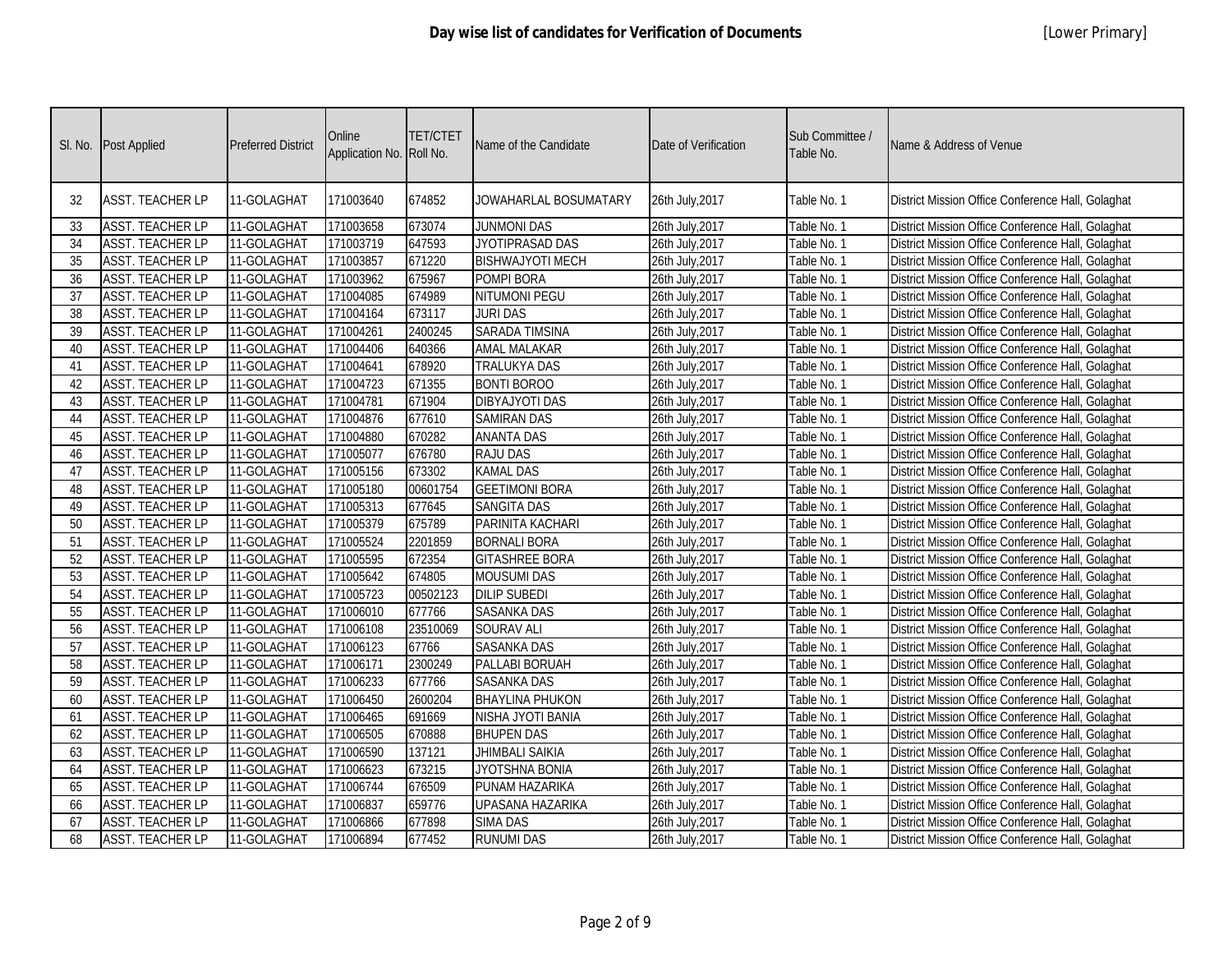| SI. No. | Post Applied            | <b>Preferred District</b> | Online<br>Application No. Roll No. | <b>TET/CTET</b> | Name of the Candidate                  | Date of Verification | Sub Committee /<br>Table No. | Name & Address of Venue                           |
|---------|-------------------------|---------------------------|------------------------------------|-----------------|----------------------------------------|----------------------|------------------------------|---------------------------------------------------|
| 69      | <b>ASST. TEACHER LP</b> | 11-GOLAGHAT               | 171007012                          | 674867          | MR. PROFULLA PEGU                      | 26th July, 2017      | Table No. 1                  | District Mission Office Conference Hall, Golaghat |
| 70      | <b>ASST. TEACHER LP</b> | 11-GOLAGHAT               | 171007022                          | 2200719         | <b>LATAMONI BORUAH</b>                 | 26th July, 2017      | Table No.                    | District Mission Office Conference Hall, Golaghat |
| 71      | <b>ASST. TEACHER LP</b> | 11-GOLAGHAT               | 171007211                          | 2201250         | <b>RUPJYOTI BORUAH</b>                 | 26th July, 2017      | Table No. 1                  | District Mission Office Conference Hall, Golaghat |
| 72      | <b>ASST. TEACHER LP</b> | 11-GOLAGHAT               | 171007378                          | 2201076         | RITU DUTTA                             | 26th July, 2017      | Table No.                    | District Mission Office Conference Hall, Golaghat |
| 73      | <b>ASST. TEACHER LP</b> | 11-GOLAGHAT               | 171007383                          | 670930          | <b>BIDYUT DAS</b>                      | 26th July, 2017      | Table No. 1                  | District Mission Office Conference Hall, Golaghat |
| 74      | <b>ASST. TEACHER LP</b> | 11-GOLAGHAT               | 171007430                          | 2200024         | <b>AMRITJYOTI BHORALI</b>              | 26th July, 2017      | Table No.                    | District Mission Office Conference Hall, Golaghat |
| 75      | <b>ASST. TEACHER LP</b> | 11-GOLAGHAT               | 171007704                          | 200115          | <b>BISHWANATH CHANDA</b>               | 26th July, 2017      | Table No. 1                  | District Mission Office Conference Hall, Golaghat |
| 76      | <b>ASST. TEACHER LP</b> | 11-GOLAGHAT               | 171007930                          | 672530          | <b>HIMADREE BORA</b>                   | 26th July, 2017      | Table No.                    | District Mission Office Conference Hall, Golaghat |
| 77      | <b>ASST. TEACHER LP</b> | 11-GOLAGHAT               | 171007966                          | 672790          | <b>JHIMBALI SAIKIA</b>                 | 26th July, 2017      | Table No. 1                  | District Mission Office Conference Hall, Golaghat |
| 78      | <b>ASST. TEACHER LP</b> | 11-GOLAGHAT               | 171008048                          | 202188          | SUNDARAM PURUSHOTTAM<br><b>KAUSHIK</b> | 26th July, 2017      | Table No. 1                  | District Mission Office Conference Hall, Golaghat |
| 79      | <b>ASST. TEACHER LP</b> | 11-GOLAGHAT               | 171008147                          | 678266          | SRI JOON DAS                           | 26th July, 2017      | Table No. 1                  | District Mission Office Conference Hall, Golaghat |
| 80      | <b>ASST. TEACHER LP</b> | 11-GOLAGHAT               | 171008201                          | 673486          | <b>KRISHNA KANTA DAS</b>               | 26th July, 2017      | Table No. 1                  | District Mission Office Conference Hall, Golaghat |
| 81      | <b>ASST. TEACHER LP</b> | 11-GOLAGHAT               | 171008240                          | 684910          | PRIYANKA DAS                           | 26th July, 2017      | Table No.                    | District Mission Office Conference Hall, Golaghat |
| 82      | <b>ASST. TEACHER LP</b> | 11-GOLAGHAT               | 171008909                          | 674073          | MINAKSHI HAZARIKA                      | 26th July, 2017      | Table No. 1                  | District Mission Office Conference Hall, Golaghat |
| 83      | <b>ASST. TEACHER LP</b> | 11-GOLAGHAT               | 171008984                          | 678708          | <b>SURABHI KHAKHLARY</b>               | 26th July, 2017      | Table No.                    | District Mission Office Conference Hall, Golaghat |
| 84      | <b>ASST. TEACHER LP</b> | 11-GOLAGHAT               | 171008996                          | 671470          | <b>CHAMPA THENGAL</b>                  | 26th July, 2017      | Table No.                    | District Mission Office Conference Hall, Golaghat |
| 85      | <b>ASST. TEACHER LP</b> | 11-GOLAGHAT               | 171009026                          | 674788          | <b>MORAMI DAS</b>                      | 26th July, 2017      | Table No.                    | District Mission Office Conference Hall, Golaghat |
| 86      | <b>ASST. TEACHER LP</b> | 11-GOLAGHAT               | 171009028                          | 673046          | <b>JUMASHREE KACHARI</b>               | 26th July, 2017      | Table No.                    | District Mission Office Conference Hall, Golaghat |
| 87      | <b>ASST. TEACHER LP</b> | 11-GOLAGHAT               | 171009043                          | 2202866         | <b>DIPJYOTI SAIKIA</b>                 | 26th July, 2017      | Table No.                    | District Mission Office Conference Hall, Golaghat |
| 88      | <b>ASST. TEACHER LP</b> | 11-GOLAGHAT               | 171009158                          | 4501563         | PRONOB GOGOI                           | 26th July, 2017      | Table No.                    | District Mission Office Conference Hall, Golaghat |
| 89      | <b>ASST. TEACHER LP</b> | 11-GOLAGHAT               | 171009352                          | 672308          | <b>GEETA PACHUNG</b>                   | 26th July, 2017      | Table No. 1                  | District Mission Office Conference Hall, Golaghat |
| 90      | <b>ASST. TEACHER LP</b> | 11-GOLAGHAT               | 171009561                          | 673756          | <b>MADHUJYA DAS</b>                    | 26th July, 2017      | Table No. 1                  | District Mission Office Conference Hall, Golaghat |
| 91      | <b>ASST. TEACHER LP</b> | 11-GOLAGHAT               | 171009621                          | 676050          | PRACHURYA PROTIM DAS                   | 26th July, 2017      | Table No. 1                  | District Mission Office Conference Hall, Golaghat |
| 92      | <b>ASST. TEACHER LP</b> | 11-GOLAGHAT               | 171009783                          | 670048          | <b>ABHILASH KUMAR DAS</b>              | 26th July, 2017      | Table No. 1                  | District Mission Office Conference Hall, Golaghat |
| 93      | <b>ASST. TEACHER LP</b> | 11-GOLAGHAT               | 171010017                          | 674131          | KHUSHBOO MONDAL                        | 26th July, 2017      | Table No. 1                  | District Mission Office Conference Hall, Golaghat |
| 94      | <b>ASST. TEACHER LP</b> | 11-GOLAGHAT               | 171010140                          | 674975          | <b>MRS MONJUSHREE DAS</b>              | 26th July, 2017      | Table No. 1                  | District Mission Office Conference Hall, Golaghat |
| 95      | <b>ASST. TEACHER LP</b> | 11-GOLAGHAT               | 171010230                          | 671885          | <b>DIBAKAR DAS</b>                     | 26th July, 2017      | Table No. 1                  | District Mission Office Conference Hall, Golaghat |
| 96      | <b>ASST. TEACHER LP</b> | 11-GOLAGHAT               | 171010291                          | 675982          | POMPIMONI DAS                          | 26th July, 2017      | Table No. 1                  | District Mission Office Conference Hall, Golaghat |
| 97      | <b>ASST. TEACHER LP</b> | 11-GOLAGHAT               | 171010452                          | 201592          | <b>NEHA GUPTA</b>                      | 26th July, 2017      | Table No. 1                  | District Mission Office Conference Hall, Golaghat |
| 98      | <b>ASST. TEACHER LP</b> | 11-GOLAGHAT               | 171010533                          | 671118          | <b>BINUD DAS</b>                       | 26th July, 2017      | Table No. 1                  | District Mission Office Conference Hall, Golaghat |
| 99      | <b>ASST. TEACHER LP</b> | 11-GOLAGHAT               | 171010710                          | 674802          | <b>MOUSUM DAS</b>                      | 26th July, 2017      | Table No.                    | District Mission Office Conference Hall, Golaghat |
| 100     | <b>ASST. TEACHER LP</b> | 11-GOLAGHAT               | 171010781                          | 676463          | PROSTUTI SAIKIA                        | 26th July, 2017      | Table No. 1                  | District Mission Office Conference Hall, Golaghat |
| 101     | <b>ASST. TEACHER LP</b> | 11-GOLAGHAT               | 171010903                          | 673486          | <b>KRISHNA KANTA DAS</b>               | 26th July, 2017      | Table No. 1                  | District Mission Office Conference Hall, Golaghat |
| 102     | <b>ASST. TEACHER LP</b> | 11-GOLAGHAT               | 171011070                          | 670701          | <b>BARNALI DAS</b>                     | 26th July, 2017      | Table No. 1                  | District Mission Office Conference Hall, Golaghat |
| 103     | <b>ASST. TEACHER LP</b> | 11-GOLAGHAT               | 171011118                          | 678701          | <b>SUPRAVA DAS</b>                     | 26th July, 2017      | Table No. 1                  | District Mission Office Conference Hall, Golaghat |
| 104     | <b>ASST. TEACHER LP</b> | 11-GOLAGHAT               | 171011182                          | 672116          | <b>DIPIKA BHOWMICK</b>                 | 26th July, 2017      | Table No. 1                  | District Mission Office Conference Hall, Golaghat |
| 105     | <b>ASST. TEACHER LP</b> | 11-GOLAGHAT               | 171011335                          | 674373          | PRINSU JYOTI DAS                       | 26th July, 2017      | Table No. 1                  | District Mission Office Conference Hall, Golaghat |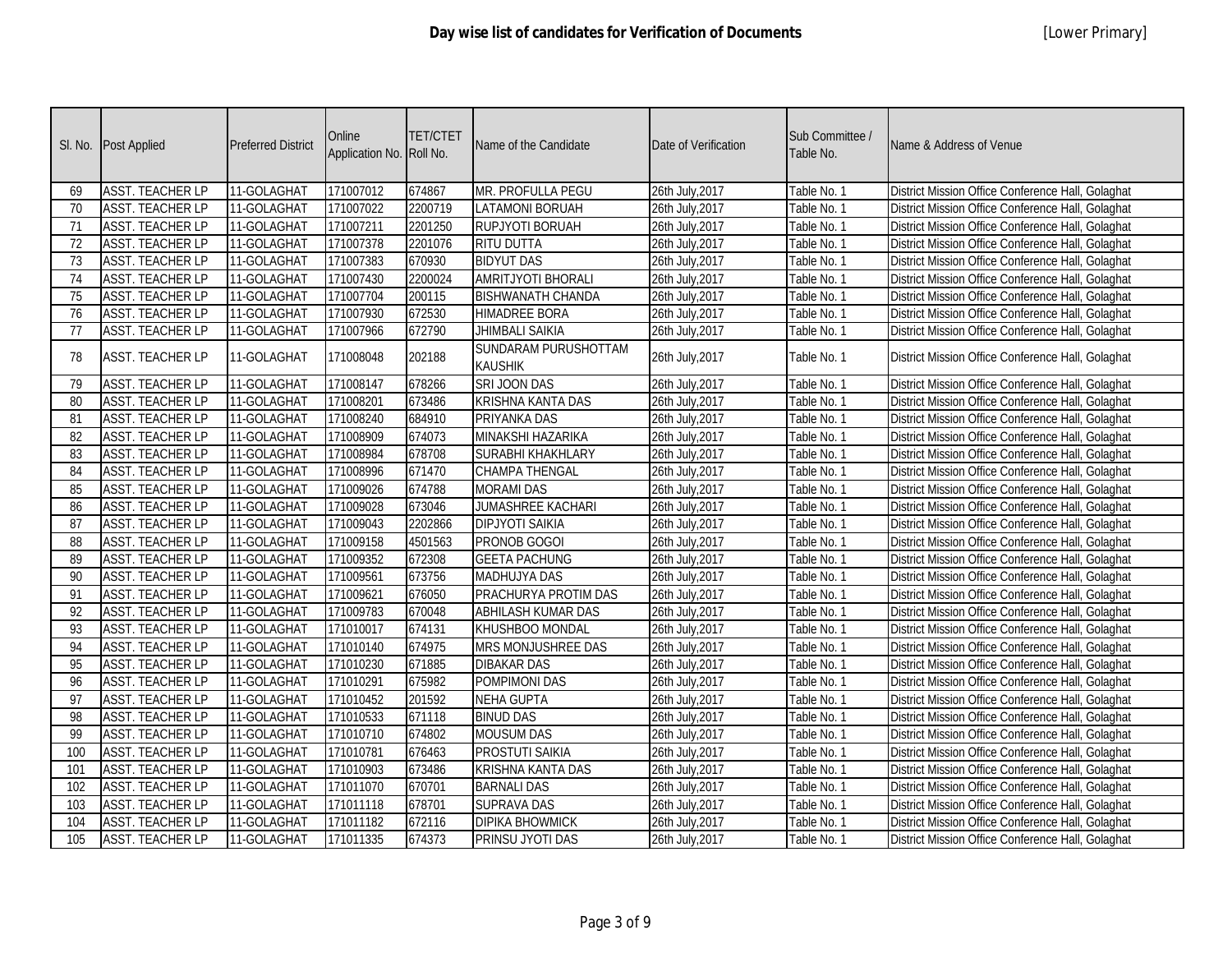| SI. No. | <b>Post Applied</b>     | <b>Preferred District</b> | Online<br>Application No. Roll No. | TET/CTET | Name of the Candidate             | Date of Verification | Sub Committee /<br>Table No. | Name & Address of Venue                           |
|---------|-------------------------|---------------------------|------------------------------------|----------|-----------------------------------|----------------------|------------------------------|---------------------------------------------------|
| 106     | <b>ASST. TEACHER LP</b> | 11-GOLAGHAT               | 171011352                          | 678631   | <b>SUMPI DAS</b>                  | 26th July, 2017      | Table No. 2                  | District Mission Office Conference Hall, Golaghat |
| 107     | <b>ASST. TEACHER LP</b> | 11-GOLAGHAT               | 171011365                          | 650279   | <b>MISS JHUNU RANI DAS</b>        | 26th July, 2017      | Table No. 2                  | District Mission Office Conference Hall, Golaghat |
| 108     | <b>ASST. TEACHER LP</b> | 11-GOLAGHAT               | 171011466                          |          | 2305110321 SANAKE GURUBAL RAMLING | 26th July, 2017      | Table No. 2                  | District Mission Office Conference Hall, Golaghat |
| 109     | <b>ASST. TEACHER LP</b> | 11-GOLAGHAT               | 171012070                          | 01711369 | <b>DURGESH SHARMA</b>             | 26th July, 2017      | Table No. 2                  | District Mission Office Conference Hall, Golaghat |
| 110     | <b>ASST. TEACHER LP</b> | 11-GOLAGHAT               | 171012086                          | 651924   | <b>NEPAL SARDAR</b>               | 26th July, 2017      | Table No. 2                  | District Mission Office Conference Hall, Golaghat |
| 111     | <b>ASST. TEACHER LP</b> | 11-GOLAGHAT               | 171012090                          | 673932   | MANI RAM GOYARY                   | 26th July, 2017      | Table No. 2                  | District Mission Office Conference Hall, Golaghat |
| 112     | <b>ASST. TEACHER LP</b> | 11-GOLAGHAT               | 171012103                          | 2400044  | <b>CHANDAN PRADIP TAMULY</b>      | 26th July, 2017      | Table No. 2                  | District Mission Office Conference Hall, Golaghat |
| 113     | <b>ASST. TEACHER LP</b> | 11-GOLAGHAT               | 171012228                          | 677798   | <b>SEEMA SAIKIA</b>               | 26th July, 2017      | Table No. 2                  | District Mission Office Conference Hall, Golaghat |
| 114     | <b>ASST. TEACHER LP</b> | 11-GOLAGHAT               | 171012386                          | 2400405  | <b>BINA BORA</b>                  | 26th July, 2017      | Table No. 2                  | District Mission Office Conference Hall, Golaghat |
| 115     | <b>ASST. TEACHER LP</b> | 11-GOLAGHAT               | 171012428                          | 647941   | <b>KAMAL DAS</b>                  | 26th July, 2017      | Table No. 2                  | District Mission Office Conference Hall, Golaghat |
| 116     | <b>ASST. TEACHER LP</b> | 11-GOLAGHAT               | 171012516                          | 671818   | <b>DHARITREE THENGAL</b>          | 26th July, 2017      | Table No. 2                  | District Mission Office Conference Hall, Golaghat |
| 117     | <b>ASST. TEACHER LP</b> | 11-GOLAGHAT               | 171012557                          | 1312536  | SANDIP SARMACHARJEE               | 26th July, 2017      | Table No. 2                  | District Mission Office Conference Hall, Golaghat |
| 118     | <b>ASST. TEACHER LP</b> | 11-GOLAGHAT               | 171012858                          | 676026   | PORINITA DAS                      | 26th July, 2017      | Table No. 2                  | District Mission Office Conference Hall, Golaghat |
| 119     | <b>ASST. TEACHER LP</b> | 11-GOLAGHAT               | 171012884                          | 677893   | SILPA TRISHNA DEKA                | 26th July, 2017      | Table No. 2                  | District Mission Office Conference Hall, Golaghat |
| 120     | <b>ASST. TEACHER LP</b> | 11-GOLAGHAT               | 171012947                          | 675965   | POMPEE HAZARIKA                   | 26th July, 2017      | Table No. 2                  | District Mission Office Conference Hall, Golaghat |
| 121     | <b>ASST. TEACHER LP</b> | 11-GOLAGHAT               | 171013153                          | 674869   | <b>RIPUNJAY DAS</b>               | 26th July, 2017      | Table No. 2                  | District Mission Office Conference Hall, Golaghat |
| 122     | <b>ASST. TEACHER LP</b> | 11-GOLAGHAT               | 171013442                          | 673237   | <b>KABITA DAS</b>                 | 26th July, 2017      | Table No. 2                  | District Mission Office Conference Hall, Golaghat |
| 123     | <b>ASST. TEACHER LP</b> | 11-GOLAGHAT               | 171013513                          | 678278   | <b>SRI KALYAN DAS</b>             | 26th July, 2017      | Table No. 2                  | District Mission Office Conference Hall, Golaghat |
| 124     | <b>ASST. TEACHER LP</b> | 11-GOLAGHAT               | 171013527                          | 674242   | <b>KANGKANA DAS</b>               | 26th July, 2017      | Table No. 2                  | District Mission Office Conference Hall, Golaghat |
| 125     | <b>ASST. TEACHER LP</b> | 11-GOLAGHAT               | 171013683                          | 672342   | <b>GITANJALI DAS</b>              | 26th July, 2017      | Table No. 2                  | District Mission Office Conference Hall, Golaghat |
| 126     | <b>ASST. TEACHER LP</b> | 11-GOLAGHAT               | 171013772                          | 678215   | <b>GOLOK DAS</b>                  | 26th July, 2017      | Table No. 2                  | District Mission Office Conference Hall, Golaghat |
| 127     | <b>ASST. TEACHER LP</b> | 11-GOLAGHAT               | 171013909                          | 678148   | <b>CHAMPA DAS</b>                 | 26th July, 2017      | Table No. 2                  | District Mission Office Conference Hall, Golaghat |
| 128     | <b>ASST. TEACHER LP</b> | 11-GOLAGHAT               | 171013916                          | 631174   | <b>LEINA TAYE</b>                 | 26th July, 2017      | Table No. 2                  | District Mission Office Conference Hall, Golaghat |
| 129     | <b>ASST. TEACHER LP</b> | 11-GOLAGHAT               | 171014272                          | 2400290  | <b>TARPAN TAMULI</b>              | 26th July, 2017      | Table No. 2                  | District Mission Office Conference Hall, Golaghat |
| 130     | <b>ASST. TEACHER LP</b> | 11-GOLAGHAT               | 171014499                          | 675818   | PARTHA PRATIM HAZARIKA            | 26th July, 2017      | Table No. 2                  | District Mission Office Conference Hall, Golaghat |
| 131     | <b>ASST. TEACHER LP</b> | 11-GOLAGHAT               | 171015055                          | 200322   | <b>MITHUN DAS</b>                 | 26th July, 2017      | Table No. 2                  | District Mission Office Conference Hall, Golaghat |
| 132     | <b>ASST. TEACHER LP</b> | 11-GOLAGHAT               | 171015096                          | 200794   | SUSMITA SUKLABAIDYA               | 26th July, 2017      | Table No. 2                  | District Mission Office Conference Hall, Golaghat |
| 133     | <b>ASST. TEACHER LP</b> | 11-GOLAGHAT               | 171015513                          | 671712   | <b>DEBOJANI HAZARIKA</b>          | 26th July, 2017      | Table No. 2                  | District Mission Office Conference Hall, Golaghat |
| 134     | <b>ASST. TEACHER LP</b> | 11-GOLAGHAT               | 171016137                          | 201952   | <b>RUMI NATH</b>                  | 26th July, 2017      | Table No. 2                  | District Mission Office Conference Hall, Golaghat |
| 135     | <b>ASST. TEACHER LP</b> | 11-GOLAGHAT               | 171016616                          | 00506503 | DIKSHITA REKHA BORDOLOI           | 26th July, 2017      | Table No. 2                  | District Mission Office Conference Hall, Golaghat |
| 136     | <b>ASST. TEACHER LP</b> | 11-GOLAGHAT               | 171016922                          | 670482   | <b>APARNA DAS</b>                 | 26th July, 2017      | Table No. 2                  | District Mission Office Conference Hall, Golaghat |
| 137     | <b>ASST. TEACHER LP</b> | 11-GOLAGHAT               | 171017052                          | 677379   | RUBUL JYOTI DAS                   | 26th July, 2017      | Table No. 2                  | District Mission Office Conference Hall, Golaghat |
| 138     | <b>ASST. TEACHER LP</b> | 11-GOLAGHAT               | 171017104                          | 677901   | <b>SIMA HAZARIKA</b>              | 26th July, 2017      | Table No. 2                  | District Mission Office Conference Hall, Golaghat |
| 139     | <b>ASST. TEACHER LP</b> | 11-GOLAGHAT               | 171017163                          | 674001   | <b>MAYASHREE BONIA</b>            | 26th July, 2017      | Table No. 2                  | District Mission Office Conference Hall, Golaghat |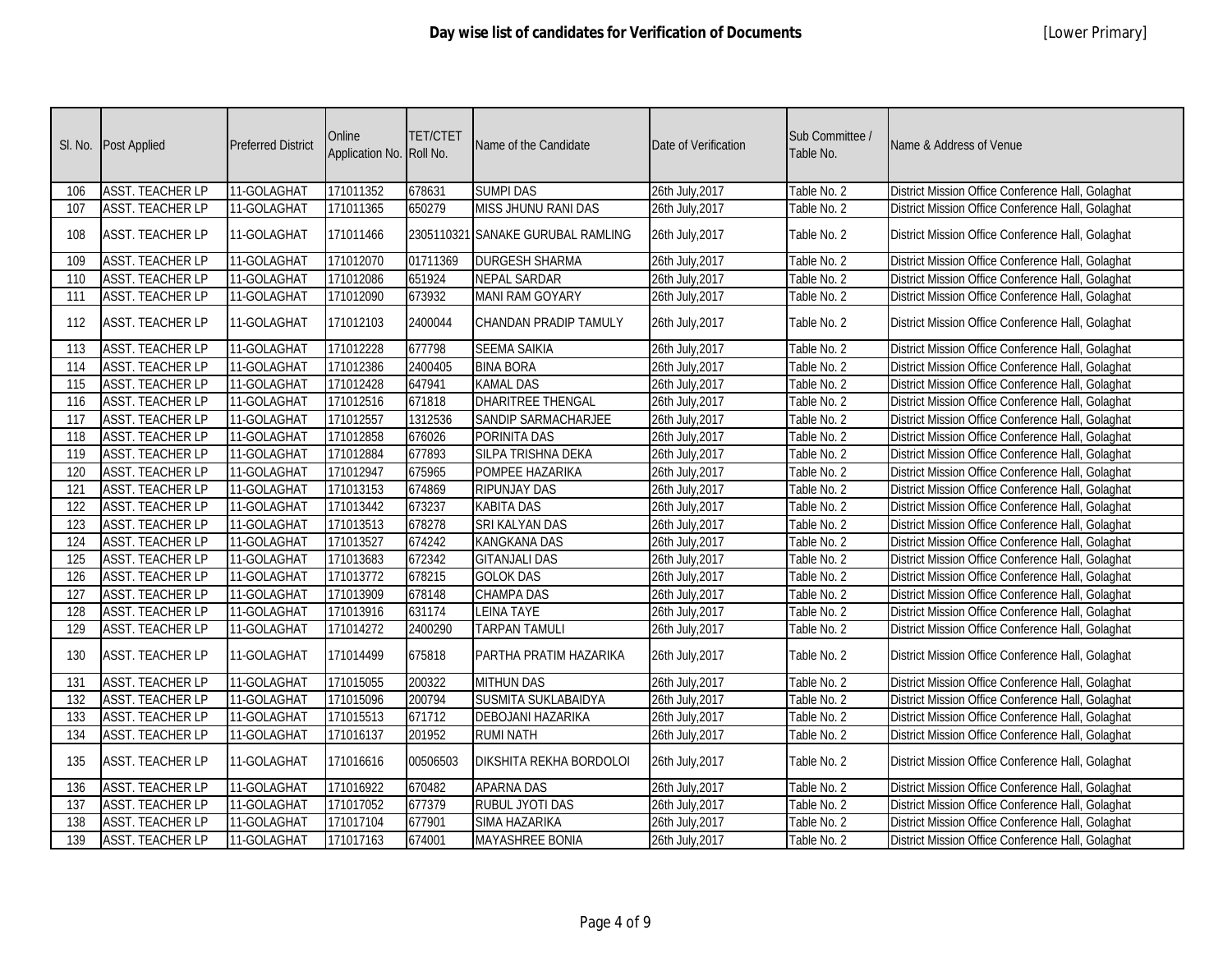| SI. No. | <b>Post Applied</b>     | <b>Preferred District</b> | Online<br>Application No. Roll No. | <b>TET/CTET</b> | Name of the Candidate       | Date of Verification | Sub Committee /<br>Table No. | Name & Address of Venue                           |
|---------|-------------------------|---------------------------|------------------------------------|-----------------|-----------------------------|----------------------|------------------------------|---------------------------------------------------|
| 140     | <b>ASST. TEACHER LP</b> | 11-GOLAGHAT               | 171017230                          | 670618          | <b>AYUSMITA DAS</b>         | 26th July, 2017      | Table No. 2                  | District Mission Office Conference Hall, Golaghat |
| 141     | <b>ASST. TEACHER LP</b> | 11-GOLAGHAT               | 171017309                          | 673260          | <b>KAJAL LATA DAS</b>       | 26th July, 2017      | Table No. 2                  | District Mission Office Conference Hall, Golaghat |
| 142     | <b>ASST. TEACHER LP</b> | 11-GOLAGHAT               | 171017510                          | 672355          | <b>GITASHREE DAS</b>        | 26th July, 2017      | Table No. 2                  | District Mission Office Conference Hall, Golaghat |
| 143     | <b>ASST. TEACHER LP</b> | 11-GOLAGHAT               | 171017649                          | 672150          | <b>DIPJYOTI DOLEY</b>       | 26th July, 2017      | Table No. 2                  | District Mission Office Conference Hall, Golaghat |
| 144     | <b>ASST. TEACHER LP</b> | 11-GOLAGHAT               | 171017681                          | 675636          | PALLABI BHARALI             | 26th July, 2017      | Table No. 2                  | District Mission Office Conference Hall, Golaghat |
| 145     | <b>ASST. TEACHER LP</b> | 11-GOLAGHAT               | 171017722                          | 677869          | SIBARAM TAYE                | 26th July, 2017      | Table No. 2                  | District Mission Office Conference Hall, Golaghat |
| 146     | <b>ASST. TEACHER LP</b> | 11-GOLAGHAT               | 171017854                          | 671888          | <b>DIBAKAR ROHIDAS</b>      | 26th July, 2017      | Table No. 2                  | District Mission Office Conference Hall, Golaghat |
| 147     | <b>ASST. TEACHER LP</b> | 11-GOLAGHAT               | 171017914                          | 675356          | <b>NIKI BORA</b>            | 26th July, 2017      | Table No. 2                  | District Mission Office Conference Hall, Golaghat |
| 148     | <b>ASST. TEACHER LP</b> | 11-GOLAGHAT               | 171017989                          | 674264          | <b>LUCKY DAS</b>            | 26th July, 2017      | Table No. 2                  | District Mission Office Conference Hall, Golaghat |
| 149     | <b>ASST. TEACHER LP</b> | 11-GOLAGHAT               | 171018292                          | 677688          | <b>SANJIB PEGU</b>          | 26th July, 2017      | Table No. 2                  | District Mission Office Conference Hall, Golaghat |
| 150     | <b>ASST. TEACHER LP</b> | 11-GOLAGHAT               | 171018387                          | 670012          | <b>SANTA KHAKHOLARY</b>     | 26th July, 2017      | Table No. 2                  | District Mission Office Conference Hall, Golaghat |
| 151     | <b>ASST. TEACHER LP</b> | 11-GOLAGHAT               | 171018417                          | 678289          | SRI KHIROD DAS              | 26th July, 2017      | Table No. 2                  | District Mission Office Conference Hall, Golaghat |
| 152     | <b>ASST. TEACHER LP</b> | 11-GOLAGHAT               | 171018563                          | 2400712         | <b>MADHUSMITA BOR BORUA</b> | 26th July, 2017      | Table No. 2                  | District Mission Office Conference Hall, Golaghat |
| 153     | <b>ASST. TEACHER LP</b> | 11-GOLAGHAT               | 171018581                          | 670329          | <b>ANIMA DAS</b>            | 26th July, 2017      | Table No. 2                  | District Mission Office Conference Hall, Golaghat |
| 154     | <b>ASST. TEACHER LP</b> | 11-GOLAGHAT               | 171018693                          | 678675          | <b>SUNITA DAS</b>           | 26th July, 2017      | Table No. 2                  | District Mission Office Conference Hall, Golaghat |
| 155     | <b>ASST. TEACHER LP</b> | 11-GOLAGHAT               | 171018719                          | 676272          | PRITISIKHA SONOWAL          | 26th July, 2017      | Table No. 2                  | District Mission Office Conference Hall, Golaghat |
| 156     | <b>ASST. TEACHER LP</b> | 11-GOLAGHAT               | 171018725                          | 675132          | <b>MUNMI KACHARI</b>        | 26th July, 2017      | Table No. 2                  | District Mission Office Conference Hall, Golaghat |
| 157     | <b>ASST. TEACHER LP</b> | 11-GOLAGHAT               | 171018791                          | 670635          | <b>BABUL DAS</b>            | 26th July, 2017      | Table No. 2                  | District Mission Office Conference Hall, Golaghat |
| 158     | <b>ASST. TEACHER LP</b> | 11-GOLAGHAT               | 171018826                          | 672159          | <b>DIPON DAS</b>            | 26th July, 2017      | Table No. 2                  | District Mission Office Conference Hall, Golaghat |
| 159     | <b>ASST. TEACHER LP</b> | 11-GOLAGHAT               | 171018855                          | 676272          | PRITISIKHA SONOWAL          | 26th July, 2017      | Table No. 2                  | District Mission Office Conference Hall, Golaghat |
| 160     | <b>ASST. TEACHER LP</b> | 11-GOLAGHAT               | 171019271                          | 202265          | <b>UPASANA GOGOI</b>        | 26th July, 2017      | Table No. 2                  | District Mission Office Conference Hall, Golaghat |
| 161     | <b>ASST. TEACHER LP</b> | 11-GOLAGHAT               | 171019421                          | 3020058         | <b>RAKESH DAIMARY</b>       | 26th July, 2017      | Table No. 2                  | District Mission Office Conference Hall, Golaghat |
| 162     | <b>ASST. TEACHER LP</b> | 11-GOLAGHAT               | 171019484                          | 676477          | PROTIVA YEIN LOYING         | 26th July, 2017      | Table No. 2                  | District Mission Office Conference Hall, Golaghat |
| 163     | <b>ASST. TEACHER LP</b> | 11-GOLAGHAT               | 171019515                          | 640102          | <b>ABHIJIT KUMAR DAS</b>    | 26th July, 2017      | Table No. 2                  | District Mission Office Conference Hall, Golaghat |
| 164     | <b>ASST. TEACHER LP</b> | 11-GOLAGHAT               | 171019614                          | 655118          | <b>RATAN CHANDRA DAS</b>    | 26th July, 2017      | Table No. 2                  | District Mission Office Conference Hall, Golaghat |
| 165     | <b>ASST. TEACHER LP</b> | 11-GOLAGHAT               | 171019616                          | 670596          | <b>ASHIM KUMAR DAS</b>      | 26th July, 2017      | Table No. 2                  | District Mission Office Conference Hall, Golaghat |
| 166     | <b>ASST. TEACHER LP</b> | 11-GOLAGHAT               | 171020214                          | 678489          | <b>ROHINI DAS</b>           | 26th July, 2017      | Table No. 2                  | District Mission Office Conference Hall, Golaghat |
| 167     | <b>ASST. TEACHER LP</b> | 11-GOLAGHAT               | 171020505                          | 673017          | <b>JUGOMONI DOLEY</b>       | 26th July, 2017      | Table No. 2                  | District Mission Office Conference Hall, Golaghat |
| 168     | <b>ASST. TEACHER LP</b> | 11-GOLAGHAT               | 171020563                          | 673017          | <b>JUGOMONI DOLEY</b>       | 26th July, 2017      | Table No. 2                  | District Mission Office Conference Hall, Golaghat |
| 169     | <b>ASST. TEACHER LP</b> | 11-GOLAGHAT               | 171020626                          | 677943          | <b>SMEETA DAS</b>           | 26th July, 2017      | Table No. 2                  | District Mission Office Conference Hall, Golaghat |
| 170     | <b>ASST. TEACHER LP</b> | 11-GOLAGHAT               | 171021168                          | 675688          | <b>PANKAJ DAS</b>           | 26th July, 2017      | Table No. 2                  | District Mission Office Conference Hall, Golaghat |
| 171     | <b>ASST. TEACHER LP</b> | 11-GOLAGHAT               | 171021258                          | 670111          | <b>AJIT DAS</b>             | 26th July, 2017      | Table No. 2                  | District Mission Office Conference Hall, Golaghat |
| 172     | <b>ASST. TEACHER LP</b> | 11-GOLAGHAT               | 171021281                          | 673741          | <b>MADHAB DAS</b>           | 26th July, 2017      | Table No. 2                  | District Mission Office Conference Hall, Golaghat |
| 173     | <b>ASST. TEACHER LP</b> | 11-GOLAGHAT               | 171021319                          | 692487          | <b>GOPAL CHANDRA MANDAL</b> | 26th July, 2017      | Table No. 2                  | District Mission Office Conference Hall, Golaghat |
| 174     | <b>ASST. TEACHER LP</b> | 11-GOLAGHAT               | 171021505                          | 647453          | <b>JURI RANI DAS</b>        | 26th July, 2017      | Table No. 2                  | District Mission Office Conference Hall, Golaghat |
| 175     | <b>ASST. TEACHER LP</b> | 11-GOLAGHAT               | 171021650                          | 671796          | <b>DEVIKA DAS</b>           | 26th July, 2017      | Table No. 2                  | District Mission Office Conference Hall, Golaghat |
| 176     | <b>ASST. TEACHER LP</b> | 11-GOLAGHAT               | 171021975                          | 670003          | <b>BHUPEN HAZARIKA</b>      | 26th July, 2017      | Table No. 2                  | District Mission Office Conference Hall, Golaghat |
| 177     | <b>ASST. TEACHER LP</b> | 11-GOLAGHAT               | 171022721                          | 670885          | <b>BHUPEN DAS</b>           | 26th July, 2017      | Table No. 2                  | District Mission Office Conference Hall, Golaghat |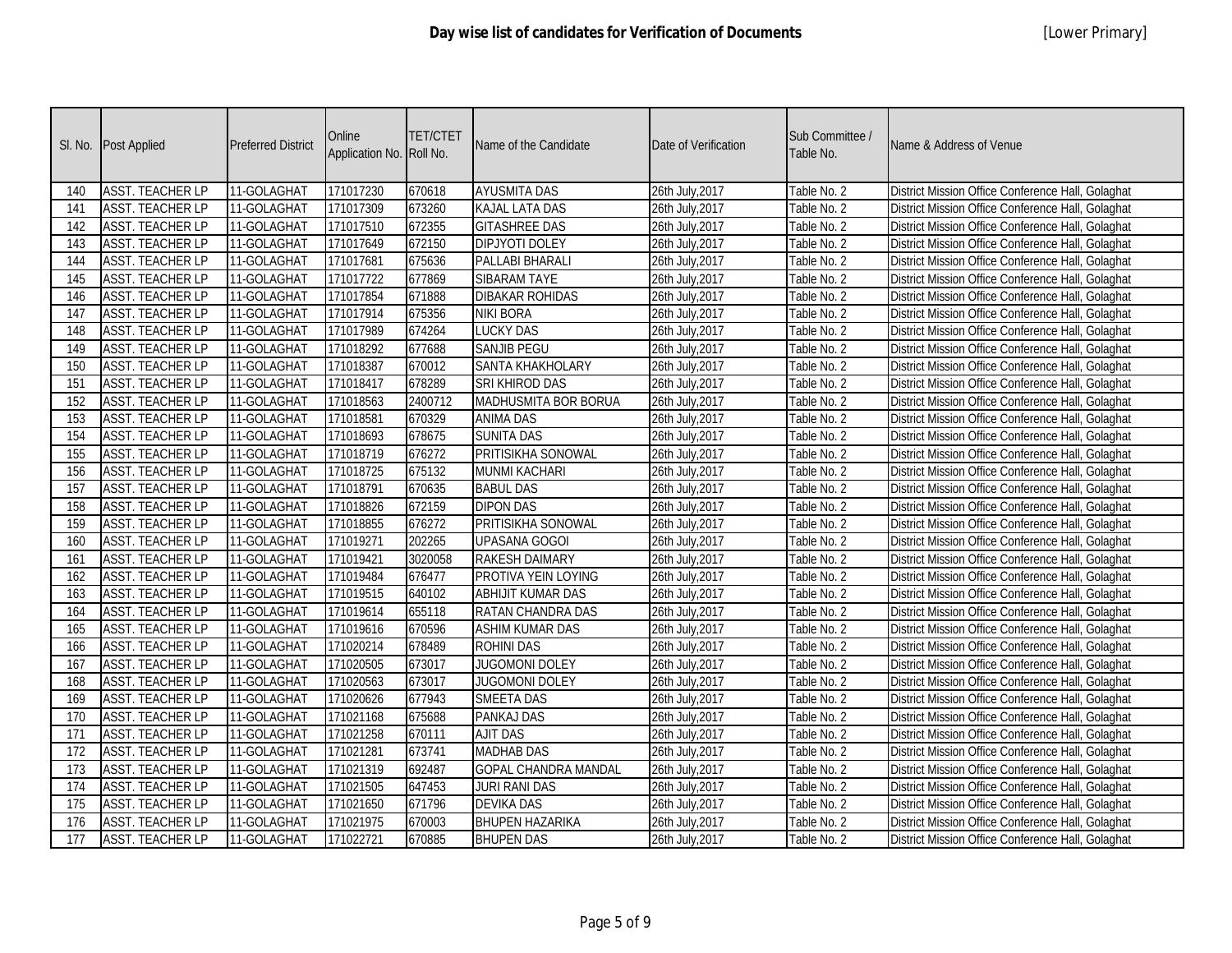| SI. No. | Post Applied            | <b>Preferred District</b> | Online<br>Application No. Roll No. | <b>TET/CTET</b> | Name of the Candidate          | Date of Verification | Sub Committee /<br>Table No. | Name & Address of Venue                           |
|---------|-------------------------|---------------------------|------------------------------------|-----------------|--------------------------------|----------------------|------------------------------|---------------------------------------------------|
| 178     | <b>ASST. TEACHER LP</b> | 11-GOLAGHAT               | 171022819                          | 673964          | <b>MANOMATI DAS</b>            | 26th July, 2017      | Table No. 2                  | District Mission Office Conference Hall, Golaghat |
| 179     | <b>ASST. TEACHER LP</b> | 11-GOLAGHAT               | 171022833                          | 676727          | <b>RAJIB DAS</b>               | 26th July, 2017      | Table No. 2                  | District Mission Office Conference Hall, Golaghat |
| 180     | <b>ASST. TEACHER LP</b> | 11-GOLAGHAT               | 171022954                          | 677390          | RUDRANKANTA DAS                | 26th July, 2017      | Table No. 2                  | District Mission Office Conference Hall, Golaghat |
| 181     | <b>ASST. TEACHER LP</b> | 11-GOLAGHAT               | 171022975                          | 3101085         | <b>GULBISON DAULAGUPHU</b>     | 26th July, 2017      | Table No. 2                  | District Mission Office Conference Hall, Golaghat |
| 182     | <b>ASST. TEACHER LP</b> | 11-GOLAGHAT               | 171023076                          | 686315          | <b>GAKUL MONDAL</b>            | 26th July, 2017      | Table No. 2                  | District Mission Office Conference Hall, Golaghat |
| 183     | <b>ASST. TEACHER LP</b> | 11-GOLAGHAT               | 171023133                          | 674322          | <b>MISS MRINALEE DAS</b>       | 26th July, 2017      | Table No. 2                  | District Mission Office Conference Hall, Golaghat |
| 184     | <b>ASST. TEACHER LP</b> | 11-GOLAGHAT               | 171023183                          | 686351          | SRI JAYANTA DAS                | 26th July, 2017      | Table No. 2                  | District Mission Office Conference Hall, Golaghat |
| 185     | <b>ASST. TEACHER LP</b> | 11-GOLAGHAT               | 171023346                          | 686325          | <b>GOPAL CH SARKAR</b>         | 26th July, 2017      | Table No. 2                  | District Mission Office Conference Hall, Golaghat |
| 186     | <b>ASST. TEACHER LP</b> | 11-GOLAGHAT               | 171023507                          | 671216          | <b>BISHWAJIT SAIKIA</b>        | 26th July, 2017      | Table No. 2                  | District Mission Office Conference Hall, Golaghat |
| 187     | <b>ASST. TEACHER LP</b> | 11-GOLAGHAT               | 171023576                          | 675004          | <b>RUMI KACHARI</b>            | 26th July, 2017      | Table No. 2                  | District Mission Office Conference Hall, Golaghat |
| 188     | <b>ASST. TEACHER LP</b> | 11-GOLAGHAT               | 171023836                          | 677390          | RUDRAKANTA DAS                 | 26th July, 2017      | Table No. 2                  | District Mission Office Conference Hall, Golaghat |
| 189     | <b>ASST. TEACHER LP</b> | 11-GOLAGHAT               | 171023863                          | 2201153         | SHYAMALIMA BORTHAKUR<br>PHUKAN | 26th July, 2017      | Table No. 2                  | District Mission Office Conference Hall, Golaghat |
| 190     | <b>ASST. TEACHER LP</b> | 11-GOLAGHAT               | 171023935                          | 673257          | <b>KAILASHREE DAS</b>          | 26th July, 2017      | Table No. 2                  | District Mission Office Conference Hall, Golaghat |
| 191     | <b>ASST. TEACHER LP</b> | 11-GOLAGHAT               | 171024165                          | 674067          | <b>MINAKSHI DAS</b>            | 26th July, 2017      | Table No. 2                  | District Mission Office Conference Hall, Golaghat |
| 192     | <b>ASST. TEACHER LP</b> | 11-GOLAGHAT               | 171024499                          | 677715          | <b>SANKAR ROBIDAS</b>          | 26th July, 2017      | Table No. 2                  | District Mission Office Conference Hall, Golaghat |
| 193     | <b>ASST. TEACHER LP</b> | 11-GOLAGHAT               | 171024566                          | 672482          | <b>HEMANTA DAS</b>             | 26th July, 2017      | Table No. 2                  | District Mission Office Conference Hall, Golaghat |
| 194     | <b>ASST. TEACHER LP</b> | 11-GOLAGHAT               | 171024728                          | 677077          | <b>REKHAMONI SAIKIA</b>        | 26th July, 2017      | Table No. 2                  | District Mission Office Conference Hall, Golaghat |
| 195     | <b>ASST. TEACHER LP</b> | 11-GOLAGHAT               | 171025133                          | 674387          | <b>MISS PURNIMA DAS</b>        | 26th July, 2017      | Table No. 2                  | District Mission Office Conference Hall, Golaghat |
| 196     | <b>ASST. TEACHER LP</b> | 11-GOLAGHAT               | 171025930                          | 677505          | RUPAM HAZARIKA                 | 26th July, 2017      | Table No. 2                  | District Mission Office Conference Hall, Golaghat |
| 197     | <b>ASST. TEACHER LP</b> | 11-GOLAGHAT               | 171025992                          | 640492          | <b>AMRIT LOYING</b>            | 26th July, 2017      | Table No. 2                  | District Mission Office Conference Hall, Golaghat |
| 198     | <b>ASST. TEACHER LP</b> | 11-GOLAGHAT               | 171026310                          | 674660          | <b>MONIRAM DOLEY</b>           | 26th July, 2017      | Table No. 2                  | District Mission Office Conference Hall, Golaghat |
| 199     | <b>ASST. TEACHER LP</b> | 11-GOLAGHAT               | 171026327                          | 2202960         | <b>MRIDULA BORA</b>            | 26th July, 2017      | Table No. 2                  | District Mission Office Conference Hall, Golaghat |
| 200     | <b>ASST. TEACHER LP</b> | 11-GOLAGHAT               | 171026521                          | 674007          | MAYUREE HAZARIKA               | 26th July, 2017      | Table No. 2                  | District Mission Office Conference Hall, Golaghat |
| 201     | <b>ASST. TEACHER LP</b> | 11-GOLAGHAT               | 171026540                          | 678371          | <b>NIPEN DAS</b>               | 26th July, 2017      | Table No. 2                  | District Mission Office Conference Hall, Golaghat |
| 202     | <b>ASST. TEACHER LP</b> | 11-GOLAGHAT               | 171026543                          | 675745          | <b>PAPU ROBIDAS</b>            | 26th July, 2017      | Table No. 2                  | District Mission Office Conference Hall, Golaghat |
| 203     | <b>ASST. TEACHER LP</b> | 11-GOLAGHAT               | 171026549                          | 671262          | <b>BISWAJIT SINGH DAS</b>      | 26th July, 2017      | Table No. 2                  | District Mission Office Conference Hall, Golaghat |
| 204     | <b>ASST. TEACHER LP</b> | 11-GOLAGHAT               | 171026550                          | 2200399         | <b>JYOTIMALA NATH</b>          | 26th July, 2017      | Table No. 2                  | District Mission Office Conference Hall, Golaghat |
| 205     | <b>ASST. TEACHER LP</b> | 11-GOLAGHAT               | 171026593                          | 00504051        | <b>BOBITA DEVI</b>             | 26th July, 2017      | Table No. 2                  | District Mission Office Conference Hall, Golaghat |
| 206     | <b>ASST. TEACHER LP</b> | 11-GOLAGHAT               | 171026785                          | 674943          | MRS RINKUMON I HAZARIKA        | 26th July, 2017      | Table No. 2                  | District Mission Office Conference Hall, Golaghat |
| 207     | <b>ASST. TEACHER LP</b> | 11-GOLAGHAT               | 171026855                          | 692623          | <b>SUJIT KUMAR HALDER</b>      | 26th July, 2017      | Table No. 2                  | District Mission Office Conference Hall, Golaghat |
| 208     | <b>ASST. TEACHER LP</b> | 11-GOLAGHAT               | 171026992                          | 1320762         | BHRAMAR CHANDRA SINGHA         | 26th July, 2017      | Table No. 2                  | District Mission Office Conference Hall, Golaghat |
| 209     | <b>ASST. TEACHER LP</b> | 11-GOLAGHAT               | 171027015                          | 671382          | <b>BORNALI DAS</b>             | 26th July, 2017      | Table No. 2                  | District Mission Office Conference Hall, Golaghat |
| 210     | <b>ASST. TEACHER LP</b> | 11-GOLAGHAT               | 171027152                          | 657500          | <b>AJIT SAIKIA</b>             | 26th July, 2017      | Table No. 2                  | District Mission Office Conference Hall, Golaghat |
| 211     | <b>ASST. TEACHER LP</b> | 11-GOLAGHAT               | 171027315                          | 2201382         | SHILPA BORBORA                 | 27th July, 2017      | Table No. 1                  | District Mission Office Conference Hall, Golaghat |
| 212     | <b>ASST. TEACHER LP</b> | 11-GOLAGHAT               | 171027482                          | 670819          | <b>BHAROT MORANG</b>           | 27th July, 2017      | Table No. 1                  | District Mission Office Conference Hall, Golaghat |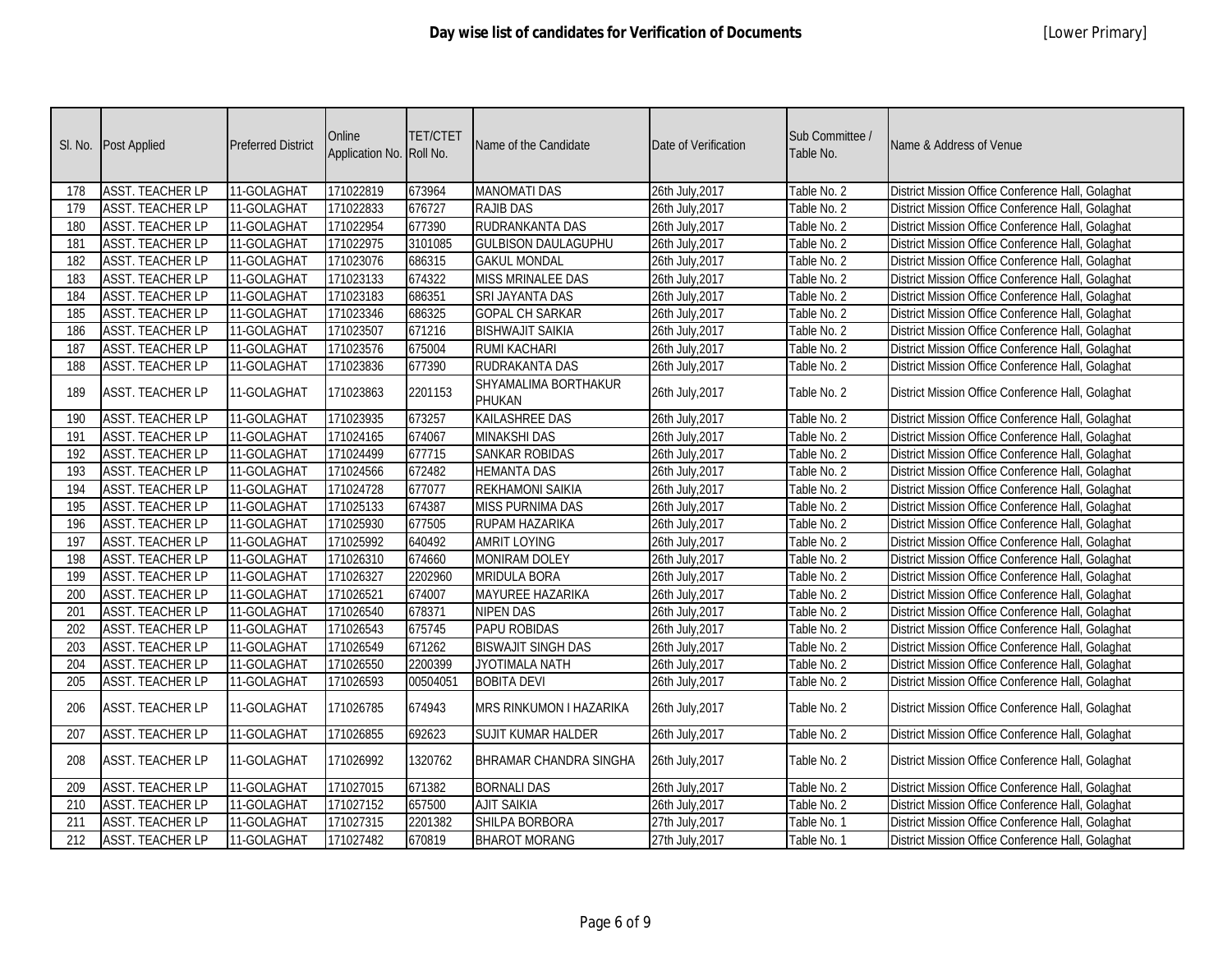| SI. No. | <b>Post Applied</b>     | Preferred District | Online<br>Application No. Roll No. | <b>TET/CTET</b> | Name of the Candidate       | Date of Verification | Sub Committee /<br>Table No. | Name & Address of Venue                           |
|---------|-------------------------|--------------------|------------------------------------|-----------------|-----------------------------|----------------------|------------------------------|---------------------------------------------------|
| 213     | <b>ASST. TEACHER LP</b> | 11-GOLAGHAT        | 171027668                          | 630030          | <b>AKANGSHA BORAH</b>       | 27th July, 2017      | Table No.                    | District Mission Office Conference Hall, Golaghat |
| 214     | <b>ASST. TEACHER LP</b> | 11-GOLAGHAT        | 171027796                          | 673015          | <b>JUGESWARI POLONG</b>     | 27th July, 2017      | Table No.                    | District Mission Office Conference Hall, Golaghat |
| 215     | <b>ASST. TEACHER LP</b> | 11-GOLAGHAT        | 171028107                          | 674890          | MRIDULA BHARALI             | 27th July, 2017      | Table No. 1                  | District Mission Office Conference Hall, Golaghat |
| 216     | <b>ASST. TEACHER LP</b> | 11-GOLAGHAT        | 171028235                          | 674577          | MOMITA SONOWAL              | 27th July, 2017      | Table No.                    | District Mission Office Conference Hall, Golaghat |
| 217     | <b>ASST. TEACHER LP</b> | 11-GOLAGHAT        | 171028399                          | 658834          | <b>SUMANA SARKAR</b>        | 27th July, 2017      | Table No. 1                  | District Mission Office Conference Hall, Golaghat |
| 218     | <b>ASST. TEACHER LP</b> | 11-GOLAGHAT        | 171028695                          | 2202927         | <b>MAMPI SAHA</b>           | 27th July, 2017      | Table No.                    | District Mission Office Conference Hall, Golaghat |
| 219     | <b>ASST. TEACHER LP</b> | 11-GOLAGHAT        | 171028714                          | 673692          | LOKNATH SAIKIA              | 27th July, 2017      | Table No. 1                  | District Mission Office Conference Hall, Golaghat |
| 220     | <b>ASST. TEACHER LP</b> | 11-GOLAGHAT        | 171028769                          | 675004          | <b>RUMI KACHARI</b>         | 27th July, 2017      | Table No.                    | District Mission Office Conference Hall, Golaghat |
| 221     | <b>ASST. TEACHER LP</b> | 11-GOLAGHAT        | 171028841                          | 671929          | SRI DIGANTA LOYING          | 27th July, 2017      | Table No. 1                  | District Mission Office Conference Hall, Golaghat |
| 222     | <b>ASST. TEACHER LP</b> | 11-GOLAGHAT        | 171028955                          | 575141          | <b>MUNMI THENGAL</b>        | 27th July, 2017      | Table No.                    | District Mission Office Conference Hall, Golaghat |
| 223     | <b>ASST. TEACHER LP</b> | 11-GOLAGHAT        | 171029010                          | 678405          | <b>SRI POLLAB DAS</b>       | 27th July, 2017      | Table No. 1                  | District Mission Office Conference Hall, Golaghat |
| 224     | <b>ASST. TEACHER LP</b> | 11-GOLAGHAT        | 171029026                          | 673505          | <b>KRISHNA SAIKIA</b>       | 27th July, 2017      | Table No.                    | District Mission Office Conference Hall, Golaghat |
| 225     | <b>ASST. TEACHER LP</b> | 11-GOLAGHAT        | 171029048                          | 672542          | <b>HIMALI KACHARI</b>       | 27th July, 2017      | Table No. 1                  | District Mission Office Conference Hall, Golaghat |
| 226     | <b>ASST. TEACHER LP</b> | 11-GOLAGHAT        | 171029364                          | 676689          | RAJARSHI LOING              | 27th July, 2017      | Table No.                    | District Mission Office Conference Hall, Golaghat |
| 227     | <b>ASST. TEACHER LP</b> | 11-GOLAGHAT        | 171029387                          | 673577          | <b>LAKHIMI RAJBONSHI</b>    | 27th July, 2017      | Table No. 1                  | District Mission Office Conference Hall, Golaghat |
| 228     | <b>ASST. TEACHER LP</b> | 11-GOLAGHAT        | 171029498                          | 685958          | SARAT DAS                   | 27th July, 2017      | Table No.                    | District Mission Office Conference Hall, Golaghat |
| 229     | <b>ASST. TEACHER LP</b> | 11-GOLAGHAT        | 171029604                          | 103964          | SAMIRAN KARMAKAR            | 27th July, 2017      | Table No. 1                  | District Mission Office Conference Hall, Golaghat |
| 230     | <b>ASST. TEACHER LP</b> | 11-GOLAGHAT        | 171030145                          | 676261          | PRIANKY DAS                 | 27th July, 2017      | Table No.                    | District Mission Office Conference Hall, Golaghat |
| 231     | <b>ASST. TEACHER LP</b> | 11-GOLAGHAT        | 171030196                          | 2601062         | MONISIKHA HAZARIKA          | 27th July, 2017      | Table No. 1                  | District Mission Office Conference Hall, Golaghat |
| 232     | <b>ASST. TEACHER LP</b> | 11-GOLAGHAT        | 171030502                          | 675693          | PANKAJ DAS                  | 27th July, 2017      | Table No.                    | District Mission Office Conference Hall, Golaghat |
| 233     | <b>ASST. TEACHER LP</b> | 11-GOLAGHAT        | 171030660                          | 672660          | <b>JADUMONI SAIKIA</b>      | 27th July, 2017      | Table No. 1                  | District Mission Office Conference Hall, Golaghat |
| 234     | <b>ASST. TEACHER LP</b> | 11-GOLAGHAT        | 171030730                          | 670299          | <b>ANANTA SHOH</b>          | 27th July, 2017      | Table No.                    | District Mission Office Conference Hall, Golaghat |
| 235     | <b>ASST. TEACHER LP</b> | 11-GOLAGHAT        | 171030965                          | 676431          | <b>PRONAMI DAS</b>          | 27th July, 2017      | Table No. 1                  | District Mission Office Conference Hall, Golaghat |
| 236     | <b>ASST. TEACHER LP</b> | 11-GOLAGHAT        | 171031040                          | 676281          | PRIYAKHI SONOWAL            | 27th July, 2017      | Table No.                    | District Mission Office Conference Hall, Golaghat |
| 237     | <b>ASST. TEACHER LP</b> | 11-GOLAGHAT        | 171031094                          | 672398          | <b>GOPAL RABI DAS</b>       | 27th July, 2017      | Table No. 1                  | District Mission Office Conference Hall, Golaghat |
| 238     | <b>ASST. TEACHER LP</b> | 11-GOLAGHAT        | 171031352                          | 2200862         | <b>PARAG GOSWAMI</b>        | 27th July, 2017      | Table No.                    | District Mission Office Conference Hall, Golaghat |
| 239     | <b>ASST. TEACHER LP</b> | 11-GOLAGHAT        | 171031364                          | 658792          | <b>SUKRANJAN DAS</b>        | 27th July, 2017      | Table No. 1                  | District Mission Office Conference Hall, Golaghat |
| 240     | <b>ASST. TEACHER LP</b> | 11-GOLAGHAT        | 171031648                          | 3005275         | RAJIV KUMAR ACHARJYA        | 27th July, 2017      | Table No.                    | District Mission Office Conference Hall, Golaghat |
| 241     | <b>ASST. TEACHER LP</b> | 11-GOLAGHAT        | 171031681                          | 673468          | <b>KRISHNA CHARAN BORAH</b> | 27th July, 2017      | Table No.                    | District Mission Office Conference Hall, Golaghat |
| 242     | <b>ASST. TEACHER LP</b> | 11-GOLAGHAT        | 171031938                          | 673888          | <b>MANAB KRISHNA DAS</b>    | 27th July, 2017      | Table No.                    | District Mission Office Conference Hall, Golaghat |
| 243     | <b>ASST. TEACHER LP</b> | 11-GOLAGHAT        | 171032019                          | 678940          | <b>TRISHNA DAS</b>          | 27th July, 2017      | Table No. 1                  | District Mission Office Conference Hall, Golaghat |
| 244     | <b>ASST. TEACHER LP</b> | 11-GOLAGHAT        | 171032248                          | 2600194         | <b>BHAROTI DEVI</b>         | 27th July, 2017      | Table No.                    | District Mission Office Conference Hall, Golaghat |
| 245     | <b>ASST. TEACHER LP</b> | 11-GOLAGHAT        | 171032626                          | 674482          | <b>MAMATA BASUMATARY</b>    | 27th July, 2017      | Table No. 1                  | District Mission Office Conference Hall, Golaghat |
| 246     | <b>ASST. TEACHER LP</b> | 11-GOLAGHAT        | 171032781                          | 685265          | <b>RAJU MALLAH</b>          | 27th July, 2017      | Table No.                    | District Mission Office Conference Hall, Golaghat |
| 247     | <b>ASST. TEACHER LP</b> | 11-GOLAGHAT        | 171032846                          | 678415          | SRI PRAFULLA MORANG         | 27th July, 2017      | Table No. 1                  | District Mission Office Conference Hall, Golaghat |
| 248     | <b>ASST. TEACHER LP</b> | 11-GOLAGHAT        | 171032894                          | 684835          | PRANOB DOLEY                | 27th July, 2017      | Table No.                    | District Mission Office Conference Hall, Golaghat |
| 249     | <b>ASST. TEACHER LP</b> | 11-GOLAGHAT        | 171032964                          | 673949          | <b>MANJULA PRASAD</b>       | 27th July, 2017      | Table No.                    | District Mission Office Conference Hall, Golaghat |
| 250     | <b>ASST. TEACHER LP</b> | 11-GOLAGHAT        | 171032975                          | 673944          | <b>MONJU BORI MORANG</b>    | 27th July, 2017      | Table No.                    | District Mission Office Conference Hall, Golaghat |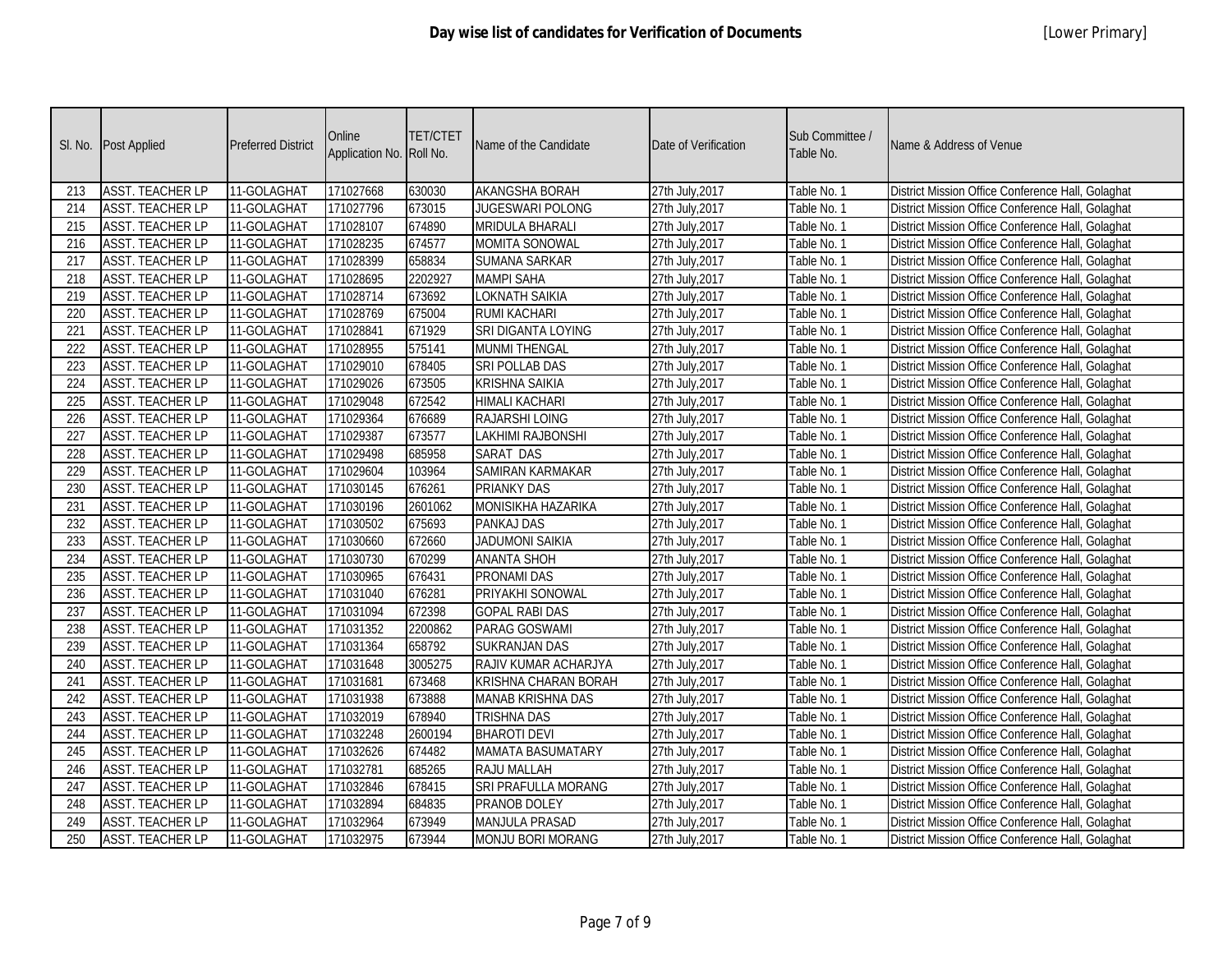| SI. No.          | Post Applied            | <b>Preferred District</b> | Online<br>Application No. Roll No. | TET/CTET | Name of the Candidate                | Date of Verification | Sub Committee /<br>Table No. | Name & Address of Venue                           |
|------------------|-------------------------|---------------------------|------------------------------------|----------|--------------------------------------|----------------------|------------------------------|---------------------------------------------------|
| 251              | <b>ASST. TEACHER LP</b> | 11-GOLAGHAT               | 171033040                          | 676042   | <b>PRABHAT DAS</b>                   | 27th July, 2017      | Table No.                    | District Mission Office Conference Hall, Golaghat |
| 252              | <b>ASST. TEACHER LP</b> | 11-GOLAGHAT               | 171033143                          | 677326   | <b>ROMESH MORANG</b>                 | 27th July, 2017      | Table No.                    | District Mission Office Conference Hall, Golaghat |
| 253              | <b>ASST. TEACHER LP</b> | 11-GOLAGHAT               | 171033393                          | 677450   | <b>RUNU THENGAL</b>                  | 27th July, 2017      | Table No. 1                  | District Mission Office Conference Hall, Golaghat |
| 254              | <b>ASST. TEACHER LP</b> | 11-GOLAGHAT               | 171033435                          | 2204919  | SYEDA SUHANA MAUCHUM<br><b>HASMI</b> | 27th July, 2017      | Table No. 1                  | District Mission Office Conference Hall, Golaghat |
| 255              | <b>ASST. TEACHER LP</b> | 11-GOLAGHAT               | 171033708                          | 643606   | <b>CHINTU DAS</b>                    | 27th July, 2017      | Table No.                    | District Mission Office Conference Hall, Golaghat |
| 256              | <b>ASST. TEACHER LP</b> | 11-GOLAGHAT               | 171033806                          | 674480   | <b>UTPOLA DOLEY</b>                  | 27th July, 2017      | Table No. 1                  | District Mission Office Conference Hall, Golaghat |
| 257              | <b>ASST. TEACHER LP</b> | 11-GOLAGHAT               | 171034461                          | 692275   | SANJOY KR. MANDAL                    | 27th July, 2017      | Table No.                    | District Mission Office Conference Hall, Golaghat |
| 258              | <b>ASST. TEACHER LP</b> | 11-GOLAGHAT               | 171034738                          | 690526   | <b>DEBASHIS SARKAR</b>               | 27th July, 2017      | Table No.                    | District Mission Office Conference Hall, Golaghat |
| 259              | <b>ASST. TEACHER LP</b> | 11-GOLAGHAT               | 171035258                          | 671112   | <b>BINU KUTUM</b>                    | 27th July, 2017      | Table No.                    | District Mission Office Conference Hall, Golaghat |
| 260              | <b>ASST. TEACHER LP</b> | 11-GOLAGHAT               | 171035454                          | 2201714  | <b>BHUBAN BORA</b>                   | 27th July, 2017      | Table No. 1                  | District Mission Office Conference Hall, Golaghat |
| 261              | <b>ASST. TEACHER LP</b> | 11-GOLAGHAT               | 171035491                          | 653031   | PARTHA PRATIM SAIKIA                 | 27th July, 2017      | Table No.                    | District Mission Office Conference Hall, Golaghat |
| 262              | <b>ASST. TEACHER LP</b> | 11-GOLAGHAT               | 171035544                          | 2200371  | <b>JITUMONI KALITA</b>               | 27th July, 2017      | Table No. 1                  | District Mission Office Conference Hall, Golaghat |
| 263              | <b>ASST. TEACHER LP</b> | 11-GOLAGHAT               | 171035701                          | 678094   | <b>BANI KANTA BORI</b>               | 27th July, 2017      | Table No.                    | District Mission Office Conference Hall, Golaghat |
| 264              | <b>ASST. TEACHER LP</b> | 11-GOLAGHAT               | 171035703                          | 2200709  | <b>JONALI BORA</b>                   | 27th July, 2017      | Table No. 1                  | District Mission Office Conference Hall, Golaghat |
| 265              | <b>ASST. TEACHER LP</b> | 11-GOLAGHAT               | 171036050                          | 1806296  | MRS MALABIKA KONWAR                  | 27th July, 2017      | Table No.                    | District Mission Office Conference Hall, Golaghat |
| 266              | <b>ASST. TEACHER LP</b> | 11-GOLAGHAT               | 171036118                          | 691304   | <b>MINTO DAS</b>                     | 27th July, 2017      | Table No.                    | District Mission Office Conference Hall, Golaghat |
| $\overline{267}$ | <b>ASST. TEACHER LP</b> | 11-GOLAGHAT               | 171036183                          | 677548   | <b>RUPJYOTI SAIKIA</b>               | 27th July, 2017      | Table No.                    | District Mission Office Conference Hall, Golaghat |
| 268              | <b>ASST. TEACHER LP</b> | 11-GOLAGHAT               | 171036219                          | 00603766 | <b>SEEMA REKHA PANGING</b>           | 27th July, 2017      | Table No.                    | District Mission Office Conference Hall, Golaghat |
| 269              | <b>ASST. TEACHER LP</b> | 11-GOLAGHAT               | 171036286                          | 2601474  | PORISHMITA PHUKAN                    | 27th July, 2017      | Table No.                    | District Mission Office Conference Hall, Golaghat |
| 270              | <b>ASST. TEACHER LP</b> | 11-GOLAGHAT               | 171036379                          | 678404   | PODUM LOYING                         | 27th July, 2017      | Table No.                    | District Mission Office Conference Hall, Golaghat |
| 271              | <b>ASST. TEACHER LP</b> | 11-GOLAGHAT               | 171036515                          | 673569   | <b>LAKHIDHAR SONOWAL</b>             | 27th July, 2017      | Table No.                    | District Mission Office Conference Hall, Golaghat |
| 272              | <b>ASST. TEACHER LP</b> | 11-GOLAGHAT               | 171036714                          | 690244   | <b>BABUL RAJAK</b>                   | 27th July, 2017      | Table No. 1                  | District Mission Office Conference Hall, Golaghat |
| 273              | <b>ASST. TEACHER LP</b> | 11-GOLAGHAT               | 171036789                          | 671790   | <b>DEVAKANTA BASUMATARY</b>          | 27th July, 2017      | Table No.                    | District Mission Office Conference Hall, Golaghat |
| 274              | <b>ASST. TEACHER LP</b> | 11-GOLAGHAT               | 171036951                          | 677745   | <b>SARASWATI SAIKIA</b>              | 27th July, 2017      | Table No. 1                  | District Mission Office Conference Hall, Golaghat |
| 275              | <b>ASST. TEACHER LP</b> | 11-GOLAGHAT               | 171037010                          | 2200485  | <b>MANASH BORA</b>                   | 27th July, 2017      | Table No. 1                  | District Mission Office Conference Hall, Golaghat |
| 276              | <b>ASST. TEACHER LP</b> | 11-GOLAGHAT               | 171037234                          | 672710   | <b>SRI JATIN MORANG</b>              | 27th July, 2017      | Table No. 1                  | District Mission Office Conference Hall, Golaghat |
| 277              | <b>ASST. TEACHER LP</b> | 11-GOLAGHAT               | 171037401                          | 675474   | NITU SIKHA SONOWAL                   | 27th July, 2017      | Table No. 1                  | District Mission Office Conference Hall, Golaghat |
| 278              | <b>ASST. TEACHER LP</b> | 11-GOLAGHAT               | 171037404                          | 630186   | <b>BHABANI KACHARI</b>               | 27th July, 2017      | Table No. 1                  | District Mission Office Conference Hall, Golaghat |
| 279              | <b>ASST. TEACHER LP</b> | 11-GOLAGHAT               | 171037452                          | 670803   | <b>BHARATI BORI</b>                  | 27th July, 2017      | Table No. 1                  | District Mission Office Conference Hall, Golaghat |
| 280              | <b>ASST. TEACHER LP</b> | 11-GOLAGHAT               | 171037463                          | 676505   | <b>PUNA PATGIRI</b>                  | 27th July, 2017      | Table No. 1                  | District Mission Office Conference Hall, Golaghat |
| 281              | <b>ASST. TEACHER LP</b> | 11-GOLAGHAT               | 171037498                          | 671365   | <b>BONTI SAIKIA</b>                  | 27th July, 2017      | Table No. 1                  | District Mission Office Conference Hall, Golaghat |
| 282              | <b>ASST. TEACHER LP</b> | 11-GOLAGHAT               | 171037600                          | 670099   | AJANTA SUKLABAIDYA                   | 27th July, 2017      | Table No. 1                  | District Mission Office Conference Hall, Golaghat |
| 283              | <b>ASST. TEACHER LP</b> | 11-GOLAGHAT               | 171037696                          | 675958   | POLLOBI DAS                          | 27th July, 2017      | Table No. 1                  | District Mission Office Conference Hall, Golaghat |
| 284              | <b>ASST. TEACHER LP</b> | 11-GOLAGHAT               | 171037862                          | 678434   | <b>PROBIN SARKAR</b>                 | 27th July, 2017      | Table No. 1                  | District Mission Office Conference Hall, Golaghat |
| 285              | <b>ASST. TEACHER LP</b> | 11-GOLAGHAT               | 171037940                          | 670198   | <b>AMI BORA</b>                      | 27th July, 2017      | Table No. 1                  | District Mission Office Conference Hall, Golaghat |
| 286              | <b>ASST. TEACHER LP</b> | 11-GOLAGHAT               | 171037953                          | 2300381  | <b>DEEPRAJ CHETRY</b>                | 27th July, 2017      | Table No. 1                  | District Mission Office Conference Hall, Golaghat |
| 287              | <b>ASST. TEACHER LP</b> | 11-GOLAGHAT               | 171038077                          | 631422   | <b>MUMPI BISWAS</b>                  | 27th July, 2017      | Table No. 1                  | District Mission Office Conference Hall, Golaghat |